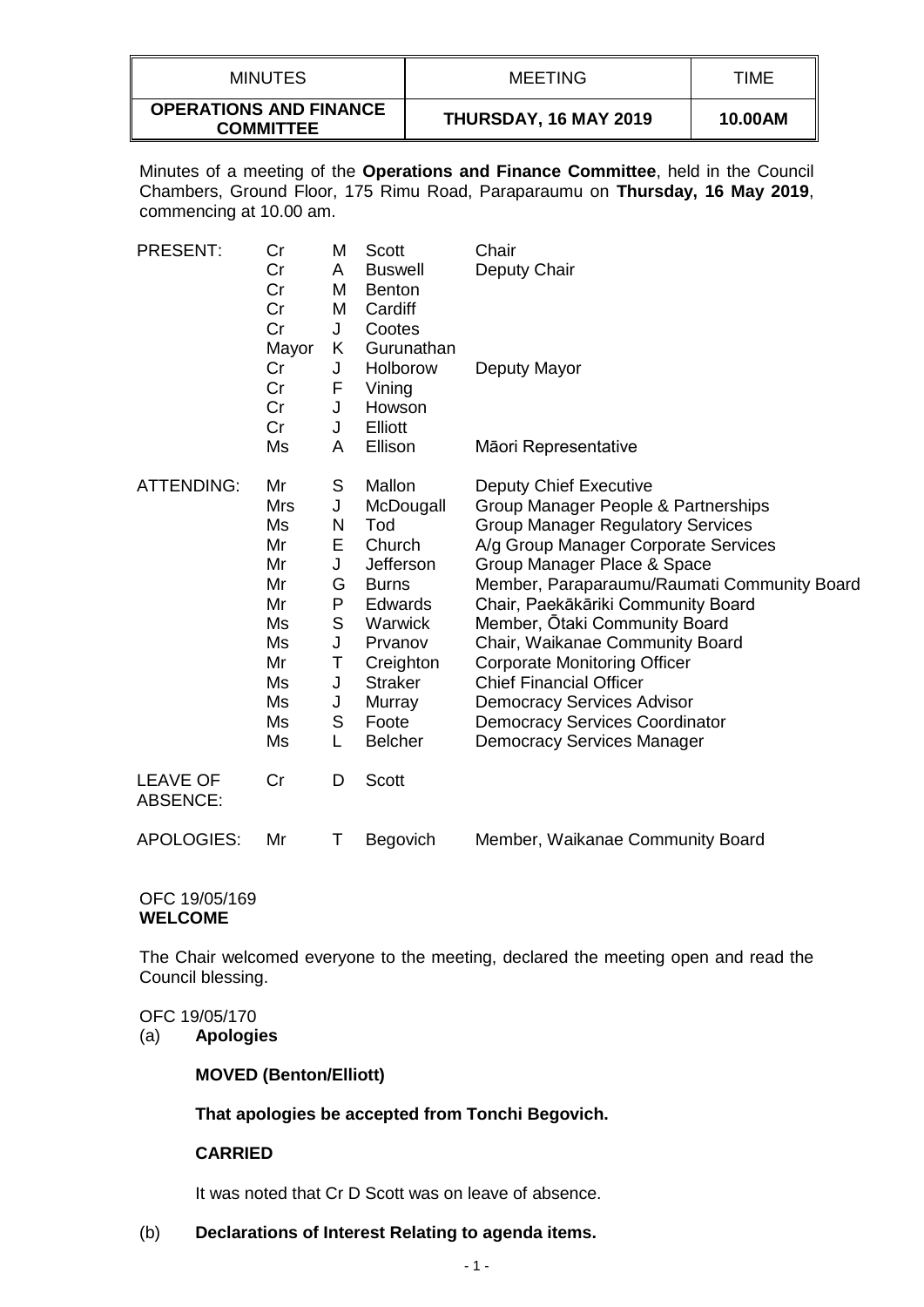| <b>MINUTES</b>                                    | <b>MEETING</b>        | TIME    |
|---------------------------------------------------|-----------------------|---------|
| <b>OPERATIONS AND FINANCE</b><br><b>COMMITTEE</b> | THURSDAY, 16 MAY 2019 | 10.00AM |

There were no declarations of interest relating to agenda items.

OFC 19/05/171 **PUBLIC SPEAKING TIME – for items relating to the agenda** There were no public speakers for items relating to the agenda.

### OFC 19/05/172 **MEMBERS' BUSINESS**

- (a) Public Speaking Time Responses. No responses were required.
- (b) Leave of Absence

### **MOVED (Holborow/Benton)**

**That Leave of absence be granted to Cr Buswell for 30 May to 2 June and to Cr M Scott for 18 to 19 June.**

### **CARRIED**

(c) Matters of an Urgent Nature. There were no matters of an urgent nature.

Cr M Scott informed members that part way through the meeting he would vacate the Chair in favour of Deputy Chair Cr Buswell.

## **PRESENTATION: CWB ADVISORY GROUP: ANNUAL PLAN**

The Chair welcomed Bruce Henderson, Open Spaces representative, and Ruth Halliday, Equestrian Representative on the Cycleways, Walkways and Advisory Group who presented to members in relation to the Annual Plan and answered members' questions.

The Chair thanked Mr Henderson and Ms Halliday for their presentation.

### OFC 19/05/173 **FINANCIAL REPORT TO 31 MARCH 2019 (CORP-19-771)**

Jacinta Straker, Chief Financial Officer, spoke to a presentation summarising the financial results and responded to Members' questions.

*Mayor Gurunathan joined the meeting at 10.32am.*

*Mayor Gurunathan left the meeting at 10.42am and returned at 10.45am*

Cr Buswell thanked Ms Straker for her presentation.

# **MOVED (Buswell/Vining)**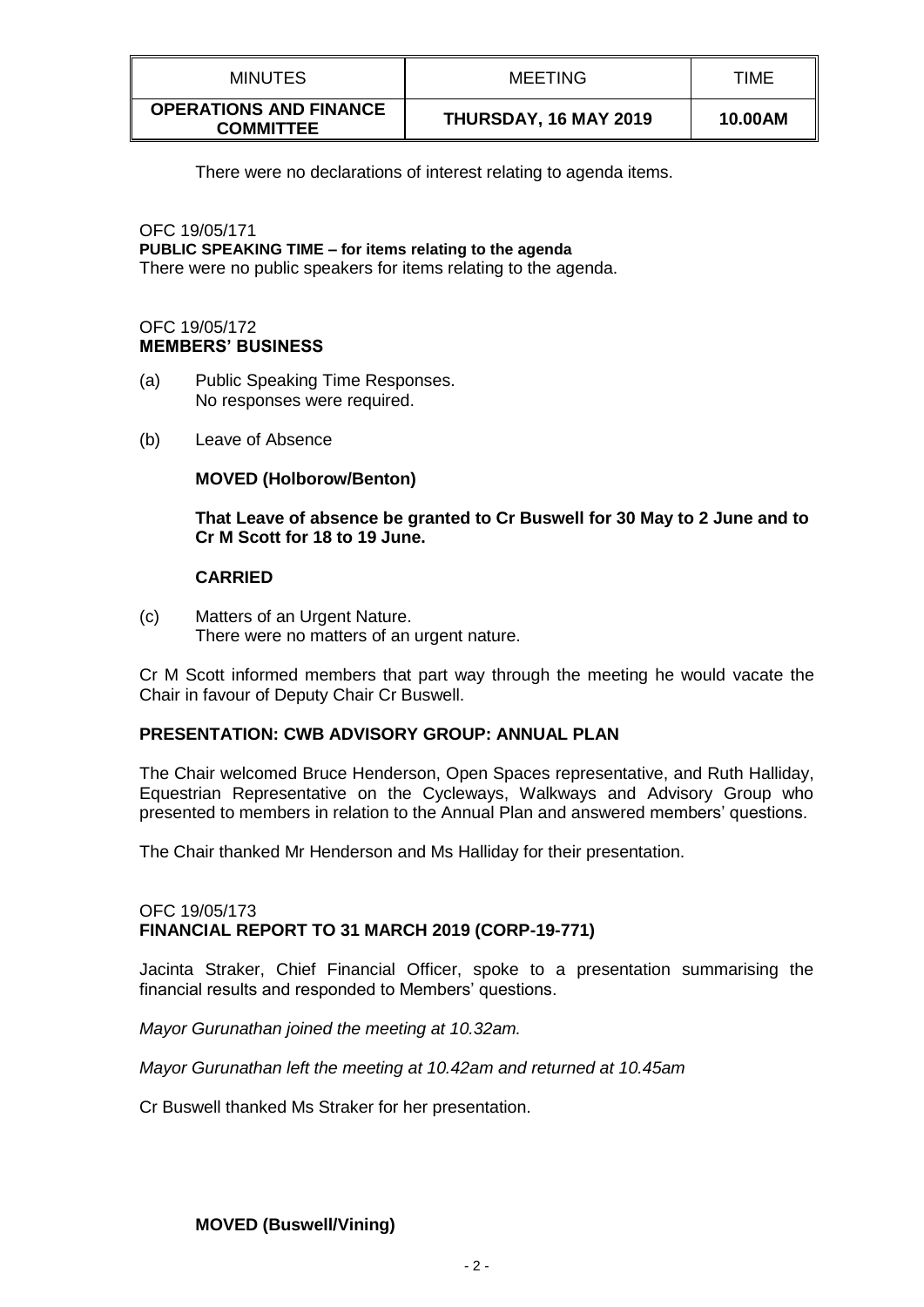| MINUTES                                           | MEETING                      | TIME    |
|---------------------------------------------------|------------------------------|---------|
| <b>OPERATIONS AND FINANCE</b><br><b>COMMITTEE</b> | <b>THURSDAY, 16 MAY 2019</b> | 10.00AM |

### **That the Operations and Finance Committee notes the actual financial performance and position of the Council for the year ended 31 March 2019 as contained in this report (Corp-19-771).**

#### **CARRIED**

# OFC 19/05/174 **ACTIVITY REPORT: 1 JANUARY TO 31 MARCH 2019 (CORP-19-778)**

Terry Creighton, Corporate Monitoring Officer spoke to the report and gave a presentation showing a brief summary of the third quarter Activity Report.

Group Managers and Officers spoke to their activities and key results and responded to Members' questions.

Members acknowledged the efforts of staff to make the Ōtaki River toilet a reality.

*Cr Benton left the chamber at 11.00am and returned at 11.01am*

Staff would arrange for the recirculation of the list of members of the Regional Advisory Group.

Staff advised members that a second set of test results had shown that the condition of the air quality at Kāpiti Community Centre was unchanged and was unlikely to cause health issues.

It was confirmed that condition surveys were being undertaken across the Council property portfolio and regular inspections of the properties are occurring.

*Cr Elliott left the chamber at 11.17am and returned at 11.21am*

Members acknowledged Mahara Gallery for their hospitality towards the temporary popup library and also acknowledged the impact on artists who would normally exhibit in that space.

James Jefferson updated members that a new Economic Development Manager and a Senior Advisor in the Economic Development team would start work at the Council in May. There was discussion that the drafting group would continue with the work they had started with a steer from the new Economic Development Manager with some administrative support.

*Cr Benton left the chamber at 11.58am and returned at 12.18pm.*

*Cr Cootes left the chamber at 12.02pm and returned at 12.05pm.*

#### **MOVED (Cardiff/Buswell)**

**That the Operations and Finance Committee notes the status of the projects in the Summary List of Projects (Appendix A) and the performance results for the third quarter of 2018/19 contained in the Activity Reports attached as Appendix B to this Report Corp-19-778.**

#### **CARRIED**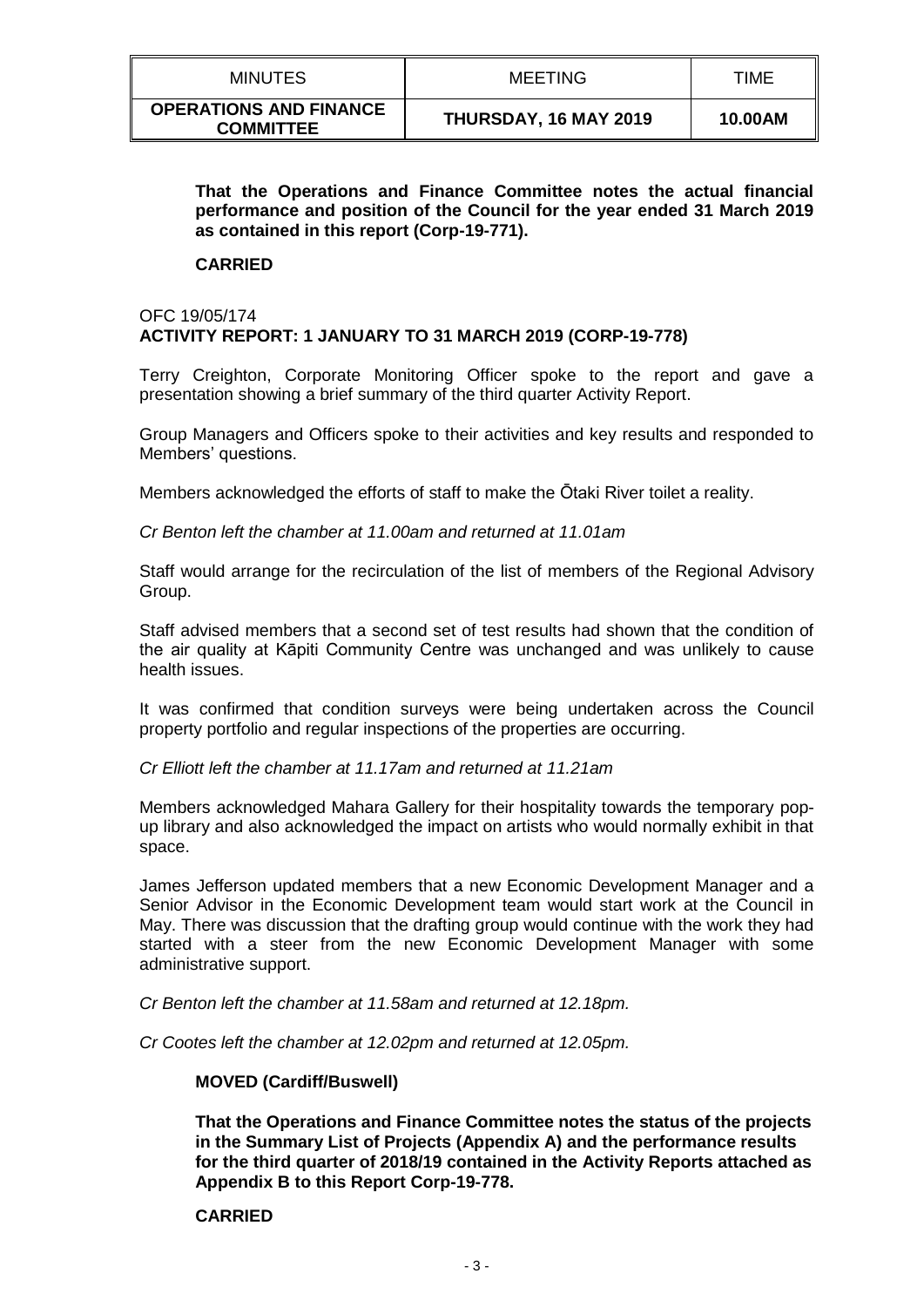| <b>MINUTES</b>                                    | <b>MEETING</b>        | TIME    |
|---------------------------------------------------|-----------------------|---------|
| <b>OPERATIONS AND FINANCE</b><br><b>COMMITTEE</b> | THURSDAY, 16 MAY 2019 | 10.00AM |

The meeting adjourned at 12.25pm and resumed at 12.48pm at which point Deputy Chair Cr Buswell took the Chair.

# OFC 19/05/175 **CONTRACTS UNDER DELEGATED AUTHORITY (CORP-19-772)**

The report was taken as read. Jacinta Straker and Sean Mallon answered members' questions.

### **MOVED (Holborow/Vining)**

**That the Operations and Finance Committee notes there were two contracts accepted under delegated authority over \$250,000 for the period 1 January to 31 March 2019.**

### **CARRIED**

OFC 19/05/176 **LOCAL GOVERNMENT FUNDING AGENCY DRAFT 2019/20 STATEMENT OF INTENT (CORP-19-791)**

The report was taken as read.

#### **MOVED (Gurunathan/Elliott)**

**That the Operations and Finance Committee notes the contents of the Local Government Funding Agency draft 2019/20 Statement of Intent.**

**That the Operations and Finance Committee delegates authority to the Group Manager Corporate Services to advise the Local Government Funding Agency that Kāpiti Coast District Council does not seek any amendments to the draft 2019/20 Statement of Intent contained in Appendix 1 to this report (Corp-19-791).**

### **CARRIED**

#### OFC 19/05/177 **OPERATIONS AND FINANCE FORWARD AGENDA PROGRAMME (PP-19-788)**

The report was taken as read.

**MOVED (Elliott/Benton)**

**That the Operations & Finance Committee receives this report PP-19-788 and notes the attached Operations and Finance Committee forward agenda programme.** 

#### **CARRIED**